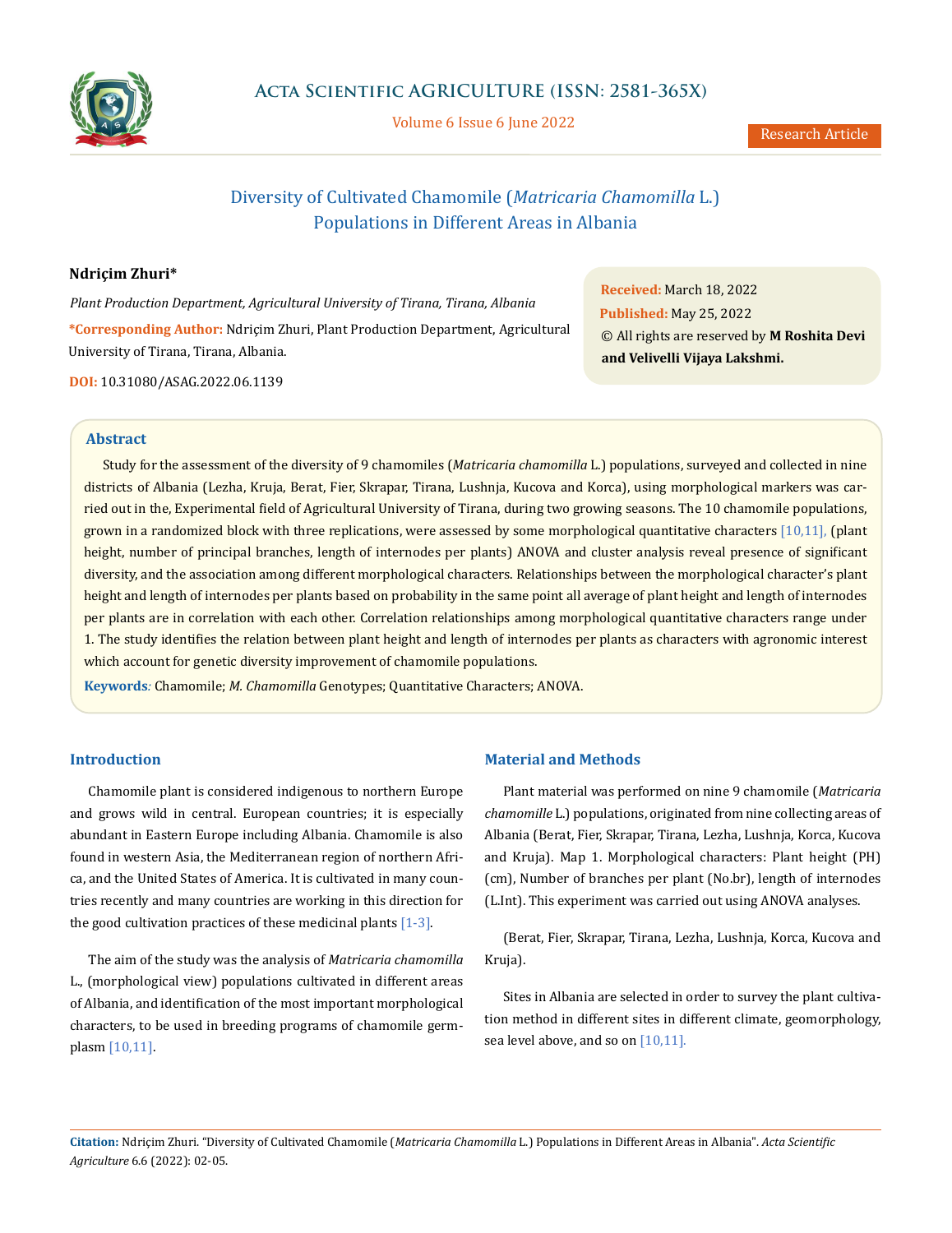

**Map 1:** Collecting areas in Albania.

The geographic areas separated into grid cells of 1 km. the measurements of diversity and geographic distribution were analyzed in other paper. Present focus have been in the agronomic content the relation between: Plant height (PH) (cm), Number of branches per plant (No.br), length of internodes (L.Int).

#### **Results and Discussion**

The analysis of the vegetative growth index in length is reflected through test (F) and through comparison of the actual F-value with the theoretical F-values. The values of F-factors are derived from the ratio of the value of the dispersion of variants with the value of the dispersion of the error and in the case of length analysis has resulted greater than the value of F-theoretical which mean that is the truth of secure data.

The F-factorial values and the corresponding F-theoretical values are reflected for the probability level of truth (P-0.01). 0.57/03648.

The average of plant height of all analyzed values is 47.2 cm graph 1. clearly chamomile in 8 places of cultivation had an average plant height of 47.2 cm, which represents the different respective values of each country. This value is reliable and its limits below and above the average of each value constitute the maximum reliability p = 005, and the values outside them are excluded from the logic of the analysis.



**Graph 1:** Plant height, measured in different sites.

The shoots or branches hold the leaves according to the plant morphology. These are the specialized organ for the process of photosynthesis. Thin twigs hold the leaves installed at their nodes. In the sequence of different leaves are found apical buds which continuously differentiate new leaves.

The leaves are installed on the branches or shoots that differentiate from the root neck. The shoots emerge from the neck of the root and have different development. 1 to 2 jumps have greater or equal weight while others have shorter lengths. The jumps are differentiated at an alternately time.

Measurements represented by the variables of the number of main branches in plants have determined the distribution position for each study site; the most accurate analysis was the arithmetic mean through the sum of all variables. In general, the average represented the reality of this quantitative feature. In the following, for the analysis of the distribution of variables, 10 cultivation sites were analyzed in this experiment, cities like Kuçova, Korçë, have resulted in equal averages, but in fact differ radically between them.

This statistic is based on two measurement values and consequently has given a rough estimate of the distribution.

Deviation (deviation) of each observation from the average number of jumps determined by;  $y = Y - \overline{Y}$ , resulted in 1.64. the deviation of the averages was different from the deviation of the repetitions. The mean deviation (DM) was the sum of all deviations over the number of each sample. The sum of  $mfy = 0$ , on average, has been very important in our analysis.

**Citation:** Ndriçim Zhuri. "Diversity of Cultivated Chamomile (*Matricaria Chamomilla* L.) Populations in Different Areas in Albania". *Acta Scientific Agriculture* 6.6 (2022): 02-05.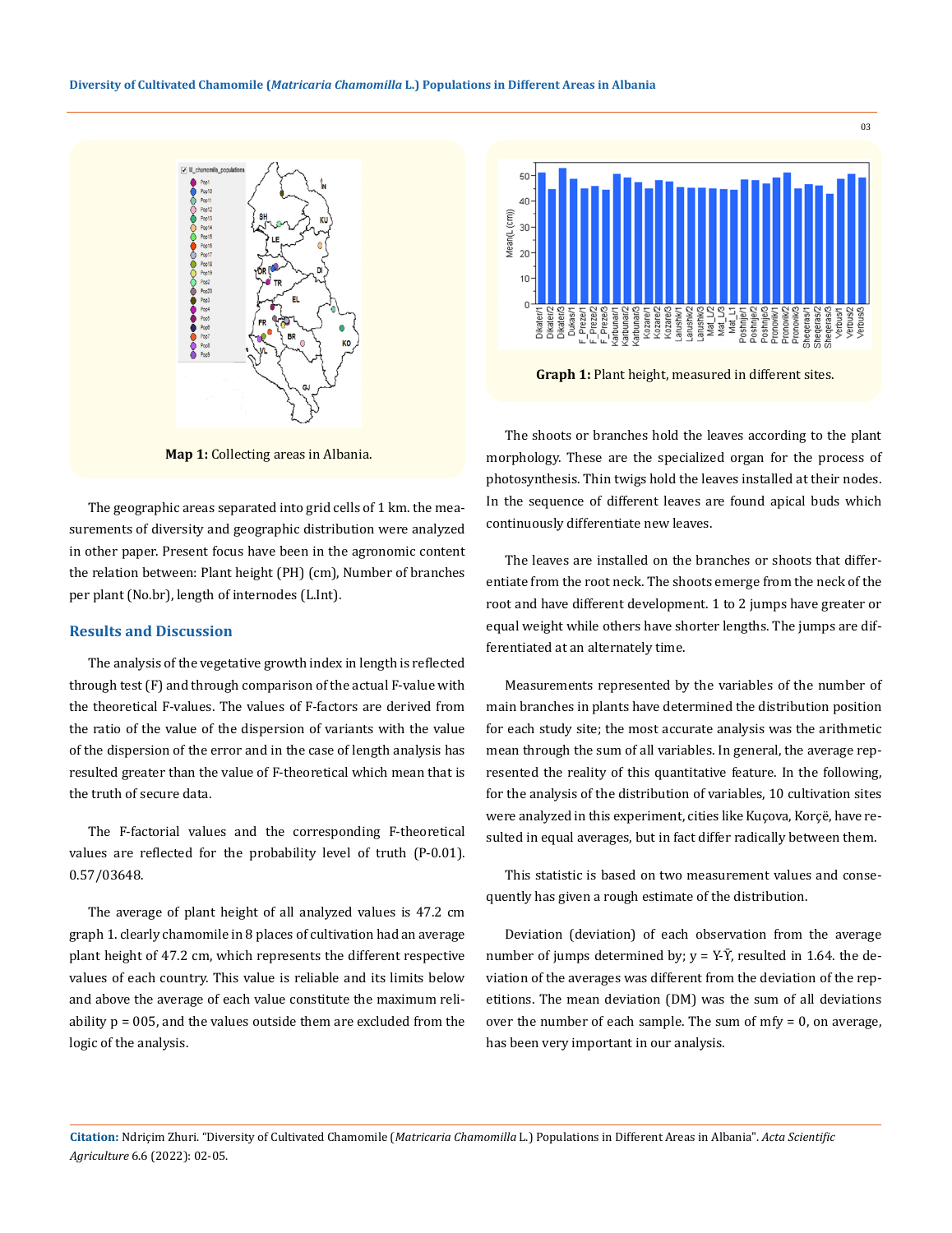The coefficient of variation was different with the relative amounts of variation between 10 countries with different averages. The ratio of the standard deviation to the mean has compared the variation between the averages of the number of jumps between the countries, regardless of the size of the averages of their repetitions. Number of branches per plant (No.br), has had different averages and a coefficient of variation of 44.5%, quite high.



as; absolute temperature, low temperatures, effective temperatures, solar radiation, etc. have had strong and varied effects on the biological indices of growth in the plant height and number of branches per plant [11].

Morphological plasticity's establish a change in phenotype associated with this genotype that we have studied in 10 different countries in response to different environmental conditions. These changes inevitably come from the action of the environment which gives the best assessment of the potential for phenotypic plasticity and are classically formulated in this way.

# $\sum V_{A} = V_{EC} + V_{C} X A + V_{AS}$

In these circumstances, of climate change, we have found the greatest plasticity in the repetition Pronovik/2 against Larushk/3 of 1.05 cm, followed by pronovik/2 - Dikater/2 by 1.02 cm and Pronovik/2 - Kozare/3 with 0.99 cm.

The amplitude of distribution and variation is  $R = 0.54$  cm.

The level of variation in the case of the analysis of the means of the variants is  $cv = 13.7\%$ , while in the judgment of the means of repetitions of the repetitions of each variant has resulted coefficient of variation 12.4% or a difference of 1.3% which is a consequence of reduction from the analysis of many variables sit illogical [7].

Anyhow we have analyzed a correlation between plant height and length of internodes per plant.

The comparison and distances between iterations when analyzing the relationships between node length and plant length is logical because referring to prob  $>$  F and prob  $>$  | t |, the actual value F is confirmatory for this correlation.

Polynomial Fit Degree = 2 L (cm) = 3.5084227 + 14.989098 \* GNK + 0.7529698 \* (GNK-2.90507) ^ 2. This is because at intercept point 3.50 all the mean growths of the plant and the length of internode are correlated.

In the summary analysis of the morphological indicator of the plant height and length of internodes per plant in terms of average values take the ranking (Poshnje > Pronovik > Karbunar > Dukas > Verbas > Larushk. In these circumstances the average distance has The level of avoidance caused by environmental elements, such the verbas  $>$  cal using in these chromstances the average distance has fluctuated between 3.2 cm to 2.66 cm, i.e., a variability of 0.54 cm.



**Graph 3:** The polynomial analysis.

The comparison and distances between iterations when analyzing the relationships between node length and plant length is logi-

**Citation:** Ndriçim Zhuri. "Diversity of Cultivated Chamomile (*Matricaria Chamomilla* L.) Populations in Different Areas in Albania". *Acta Scientific Agriculture* 6.6 (2022): 02-05.

 $04$